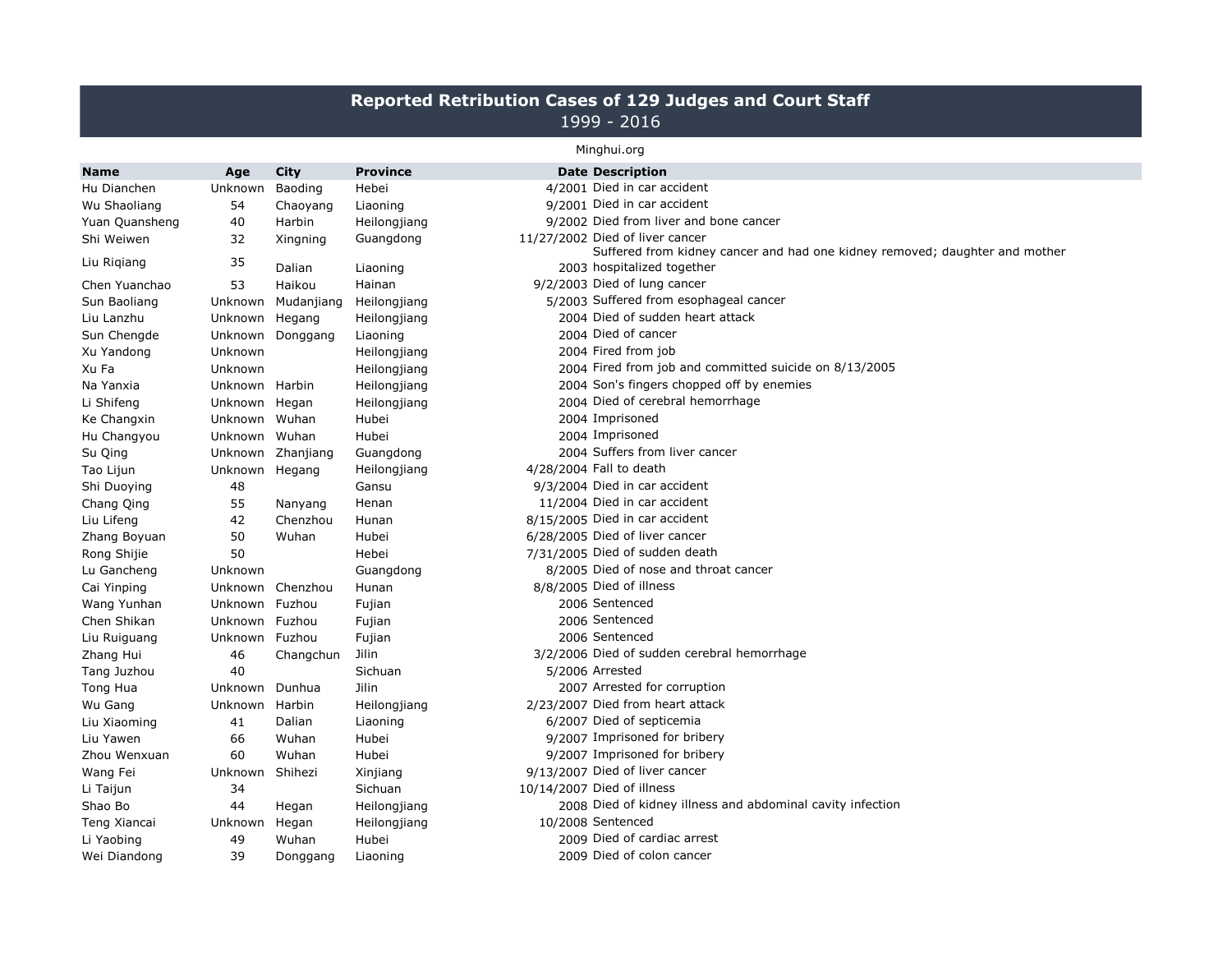Zhang Wen Unknown Shenyang Liaoning 2/2009 Died of brain illness Song Huiliang Unknown Dandong Liaoning 2010 Died of lung cancer Fan Bin Unknown Shenyang Liaoning 3/2010 Criminal detention Zhang Xianhao 40 Fujian 2011 Died of cancer Xu Zhenggang Unknown Deyang Sichuan 2011 Died of cancer Yang Dongsheng Unknown Henan 1997 Henan 8/14/2011 Died in car accident Zhu Xinzheng Unknown Henan 8/14/2011 Died in car accident Chen Dongyang Unknown Henan 8/14/2011 Died in car accident Li Chuncheng Unknown Chengdu Sichuan 12/2012 Investigated Wang Jingye  $\begin{array}{ccc} 48 & \text{Huaihua} & \text{Hunan} & \text{7/21/2013 Drowned} \end{array}$ Zhang Wanxiong Unknown Wuwei Gansu 1/9/2013 Jumped to death Lin Kejun Unknown Fushun Liaoning 2014 Arrested Ning Shimin Unknown Shangrao Jiangxi 4/23/2014 Fall to death Zhang Yongyi Unknown Fushun Liaoning 7/25/2014 Investigated Wang Weixian Unknown Fushun Liaoning 17/25/2014 Investigated Tan Xihong Unknown Fushun Liaoning 7/25/2014 Investigated Yu Xiuwen **Unknown Fushun** Liaoning 17/25/2014 Investigated Liu Junjie Unknown Fushun Liaoning 7/25/2014 Investigated Gao Wei **1. Unknown Fushun** Liaoning 1.1 1.1 1.125/2014 Investigated Zhao Jukun Unknown Fushun Liaoning 7/25/2014 Investigated You Hongwei Unknown Fushun Liaoning 2012 125/2014 Investigated Liu Xiangjun Unknown Fushun Liaoning 7/25/2014 Investigated Chen Jingqiang Unknown Shenyang Liaoning 8/15/2014 Struck by lightning Xu Ansheng Unknown Liaoning 10/29/2014 Hanged himself Peng Hongjian Unknown Chengdu Sichuan 12/2014 Sentenced to death

Zhang Dongli 56 Zhangjiakou Hebei 2009 Died of rectal and ovarian cancer Deng Yiming Unknown Nanchong Sichuan 8/2010 Imprisoned for covering drug trafficking Sun Baowen **Unknown** Baiyin Gansu **Gansu** 9/2010 Imprisoned for bribery Wang Jinzhu 60 Manzhouli Inner Mongolia 2011 Died of laryngeal cancer Xia Youchu 62 Changde Hunan 2011 Paralyzed due to cerebral hemorrhage E Anfu Unknown Shenyang Liaoning 2/18/2011 Died of cerebral hemorrhage Liao Zhong Unknown Bazhong Sichuan 10/20/2011 Injured from gas tank explosion; family disabled due to explosion Zhou Tao Unknown Bazhong Sichuan 10/20/2011 Family injured from gas tank explosion Li Qingxin Unknown Shenyang Liaoning 2/2012 Imprisoned for bribery Sun Shuhua Unknown Hegan Heilongjiang 2013 Son jumped to death Wen Fubao Unknown Hebei 2013 Arrested for corruption Xia Guang jun Unknown Laixi Shandong 2013 Dismissal from work Qu Huiyong Unknown Dalian Liaoning 8/2/2013 Hospitalized for heart disease Zhou Lixiang Unknown Dalian Liaoning 8/2/2013 Hospitalized for illness Zhang Guodong Unknown Laixi Shandong 2014 Died of esophageal cancer Wang Qingyun 50 Laixi Shandong 2014 Dismissal from work Liu Ye Unknown Shenyang Liaoning 7/10/2014 Died of sudden cerebral hemorrhage He Xiaomin **Unknown** Chengdu Sichuan **1999** Sichuan 8/2014 Imprisoned for bribery Li Yachin 48 Dengzhou Henan 9/15/2014 Died of sudden heart attack Zou Bihua 12/10/2014 Died of sudden heart attack Yang Lianzhong Unknown Beijing 2015 Arrested; wife has cerebral hemorrhage